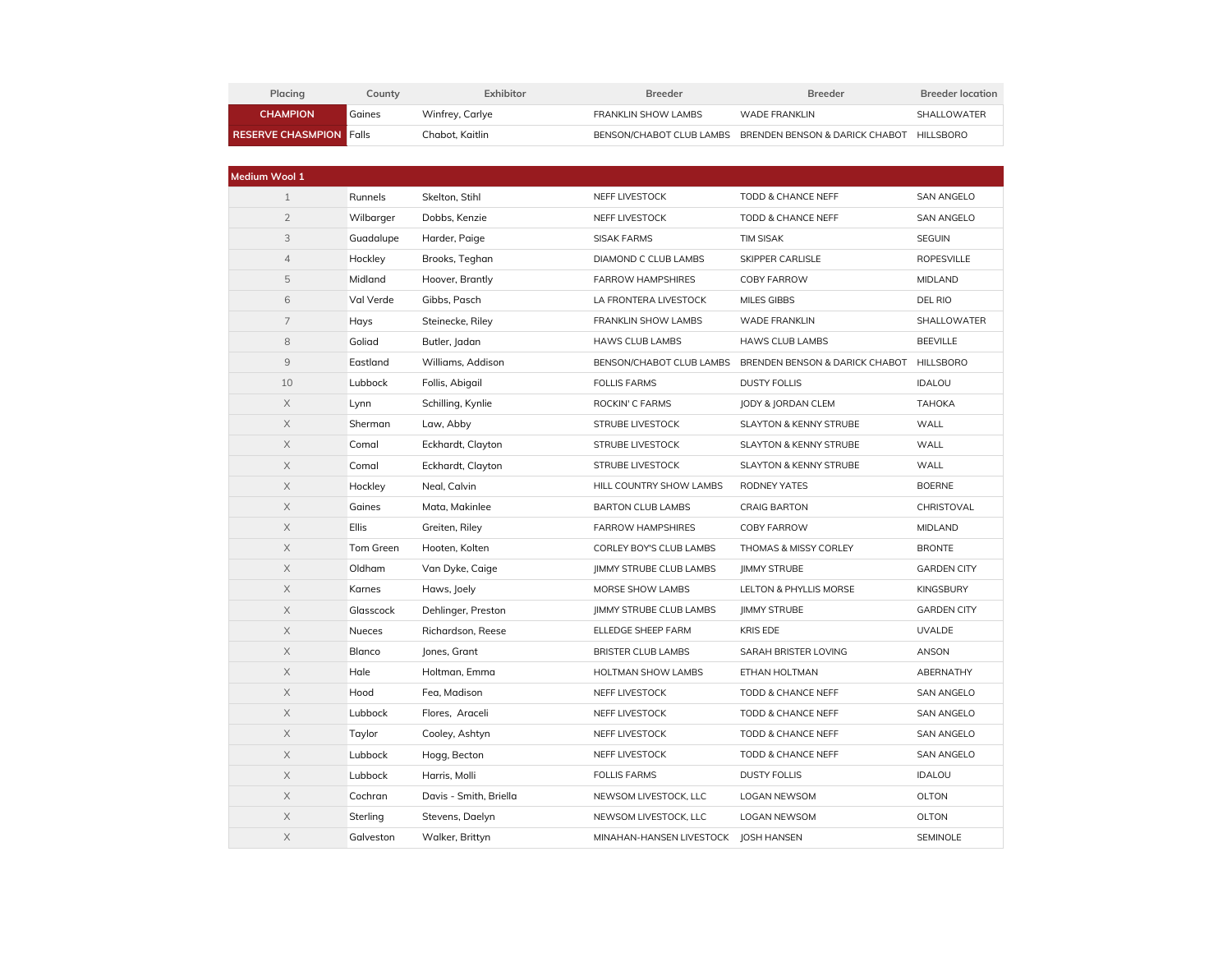| <b>Medium Wool 2</b> |           |                   |                                |                                   |                    |
|----------------------|-----------|-------------------|--------------------------------|-----------------------------------|--------------------|
| $\mathbf{1}$         | Liberty   | Lott, Dawson      | FRANKLIN SHOW LAMBS            | <b>WADE FRANKLIN</b>              | SHALLOWATER        |
| $\overline{2}$       | Kendall   | ferris, maddie    | ROCKIN' C FARMS                | JODY & JORDAN CLEM                | <b>TAHOKA</b>      |
| 3                    | Wichita   | Fischer, Graham   | NEFF LIVESTOCK                 | TODD & CHANCE NEFF                | <b>SAN ANGELO</b>  |
| $\overline{4}$       | Kleberg   | Mathis, Miles     | FRANKLIN SHOW LAMBS            | <b>WADE FRANKLIN</b>              | SHALLOWATER        |
| 5                    | Milam     | Reed, Garrett     | <b>SHARPTON</b>                | COLTON                            |                    |
| $\,$ 6               | Liberty   | Lott, Tanner      | FRANKLIN SHOW LAMBS            | <b>WADE FRANKLIN</b>              | SHALLOWATER        |
| $\overline{7}$       | Lamb      | Edwards, Kooper   | NEWSOM LIVESTOCK, LLC          | LOGAN NEWSOM                      | OLTON              |
| 8                    | Midland   | Hoover, Brantly   | SAVAGE CLUB LAMBS              | (CELE STONE) SAVAGE CLUB LAMBS    | RALLS              |
| $\mathcal{G}$        | Glasscock | Dehlinger, Bailey | JIMMY STRUBE CLUB LAMBS        | <b>JIMMY STRUBE</b>               | <b>GARDEN CITY</b> |
| 10                   | Brown     | Wilson, Tynlea    | <b>WILSON CLUB LAMBS</b>       | DAVID & CADE WILSON               | EARLY              |
| $\mathsf X$          | Gonzales  | KARDOSZ, ADDYSON  | ROCKIN' C FARMS                | JODY & JORDAN CLEM                | <b>TAHOKA</b>      |
| X                    | Hale      | Hart. Mason       | ROCKIN' C FARMS                | <b>JODY &amp; JORDAN CLEM</b>     | ТАНОКА             |
| $\times$             | Kendall   | dunham, rodalyn   | HILL COUNTRY SHOW LAMBS        | <b>RODNEY YATES</b>               | <b>BOERNE</b>      |
| X                    | Leon      | Gaskins, Ashton   | VALENTINE CLUB LAMBS           | MILLER VALENTINE                  | <b>FLUVANNA</b>    |
| X                    | Glasscock | Davis, Amberlie   | JIMMY STRUBE CLUB LAMBS        | <b>JIMMY STRUBE</b>               | <b>GARDEN CITY</b> |
| X                    | Tom Green | Prosise-Rea, Ella | <b>STRUBE LIVESTOCK</b>        | <b>SLAYTON &amp; KENNY STRUBE</b> | WALL               |
| X                    | Glasscock | Davis, Amberlie   | <b>JIMMY STRUBE CLUB LAMBS</b> | <b>IIMMY STRUBE</b>               | <b>GARDEN CITY</b> |
| $\mathsf X$          | Glasscock | Dehlinger, Bailey | JIMMY STRUBE CLUB LAMBS        | <b>IIMMY STRUBE</b>               | <b>GARDEN CITY</b> |
| $\mathsf X$          | Lampasas  | Isom, Preston     |                                | <b>JOHN L. DERCHERT</b>           | <b>BLANCO</b>      |
| X                    | Lynn      | Maberry, Molly    | ROCKIN' C FARMS                | JODY & JORDAN CLEM                | ТАНОКА             |
| X                    | Erath     | Cline, Kirsten    | BEST FAMILY SHOW LAMBS         | <b>RYAN BEST</b>                  | DE LEON            |
| X                    | Bell      | Morris, Macy      | MILLER HAMPSHIRES              | <b>JIM MILLER</b>                 | SEAGRAVES          |
| X                    | Burnet    | Cody, Kynslee     | MILLER HAMPSHIRES              | <b>JIM MILLER</b>                 | SEAGRAVES          |
| $\mathsf X$          | Wilson    | Byrd, Bree        | MILLER HAMPSHIRES              | <b>JIM MILLER</b>                 | SEAGRAVES          |
| $\mathsf X$          | Nolan     | Hoelscher, Kinley | SILVERS LIVESTOCK              | <b>SAM SILVERS</b>                | <b>JUNCTION</b>    |
| $\mathsf X$          | Karnes    | Haws, Tucker      | SAVO'S CLUB LAMBS              | DAVID & CAROLYN SAVANICH          | <b>BLANCO</b>      |
| X                    | Hood      | Fea, Madison      | NEFF LIVESTOCK                 | TODD & CHANCE NEFF                | <b>SAN ANGELO</b>  |
| X                    | Comal     | Dunlap, Brayden   | NEFF LIVESTOCK                 | TODD & CHANCE NEFF                | <b>SAN ANGELO</b>  |
| X                    | Lubbock   | Hogg, Brynlee     | NEFF LIVESTOCK                 | TODD & CHANCE NEFF                | <b>SAN ANGELO</b>  |
| X                    | Lee       | Robertson, Tyler  | <b>SISAK FARMS</b>             | <b>TIM SISAK</b>                  | SEGUIN             |
| X                    | Kerr      | Crenwelge, Peyton | CRENWELGE & GOLDMAN C.L.       | D. CRENWELGE & J. GOLDMAN         | COMFORT            |
| X                    | McCulloch | Appleton, Lili    | <b>HEROD CLUB LAMBS</b>        | <b>MARK HEROD</b>                 | <b>GUSTINE</b>     |
| $\times$             | Falls     | Newell, Cayson    | SHARPTON CLUB LAMBS            | <b>COLT &amp; SARAH SHARPTON</b>  | <b>BRYAN</b>       |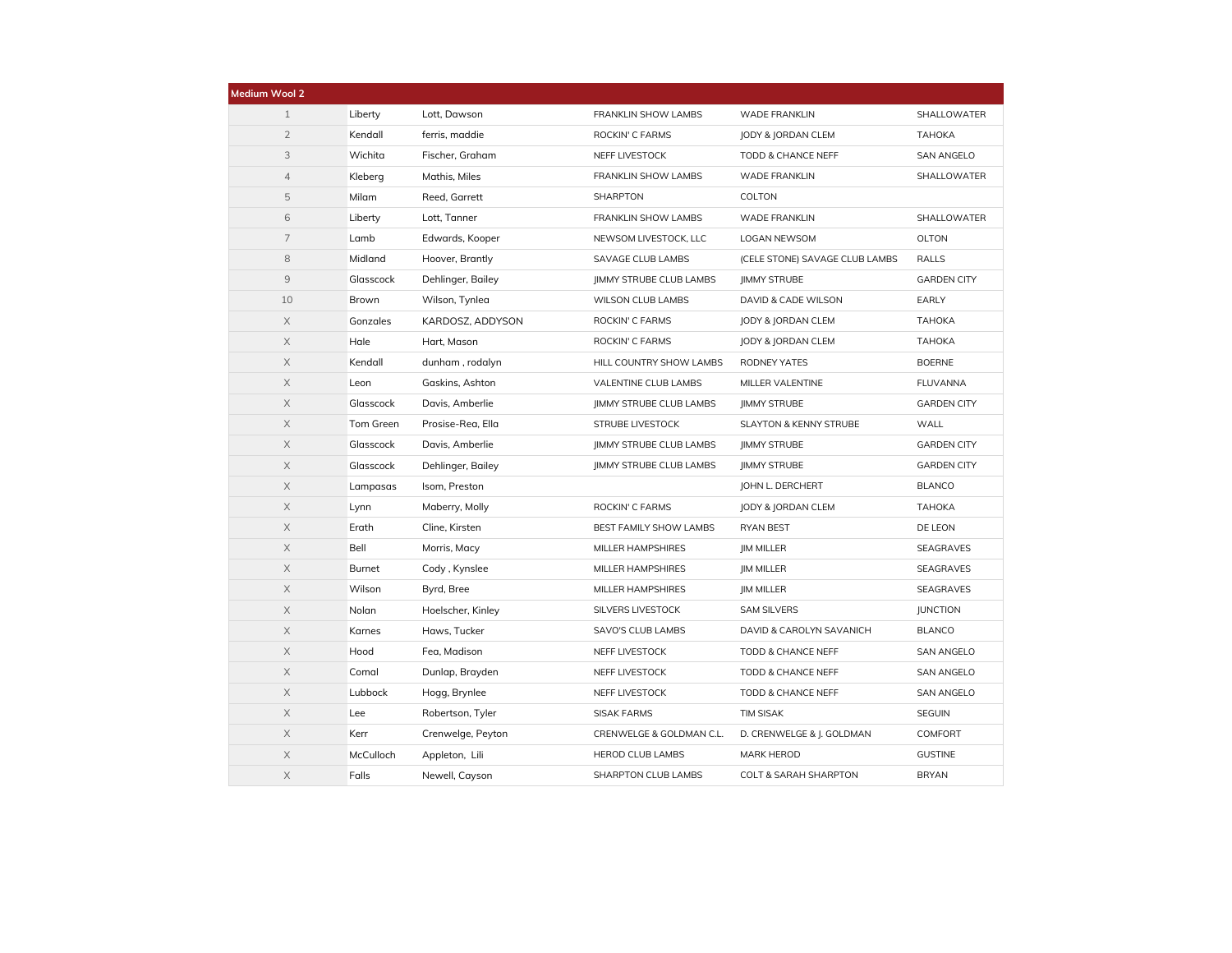| Medium Wool 3  |                |                    |                                |                                                         |                       |
|----------------|----------------|--------------------|--------------------------------|---------------------------------------------------------|-----------------------|
| $\mathbf{1}$   | Falls          | Chabot, Kaitlin    |                                | BENSON/CHABOT CLUB LAMBS BRENDEN BENSON & DARICK CHABOT | HILLSBORO             |
| $\overline{2}$ | Lynn           | Clem, McKinley     | FRANKLIN SHOW LAMBS            | <b>WADE FRANKLIN</b>                                    | SHALLOWATER           |
| 3              | Sterling       | Dickison, Rett     | <b>GLASSCOCK CLUB LAMBS</b>    | <b>GUY &amp; TREY GLASSCOCK</b>                         | EARLY                 |
| $\overline{4}$ | Bandera        | Newsom, Cydney     | <b>GLASSCOCK CLUB LAMBS</b>    | <b>GUY &amp; TREY GLASSCOCK</b>                         | EARLY                 |
| 5              | Tom Green      | Barrett, Rylee     | <b>MILLER HAMPSHIRES</b>       | <b>IM MILLER</b>                                        | SEAGRAVES             |
| 6              | Hopkins        | Horton, Annie      | ROCKIN' C FARMS                | <b>JODY &amp; JORDAN CLEM</b>                           | <b>TAHOKA</b>         |
| $\overline{7}$ | Burnet         | Cody, Brynlee      |                                | BENSON/CHABOT CLUB LAMBS BRENDEN BENSON & DARICK CHABOT | <b>HILLSBORO</b>      |
| 8              | Real           | Bates III, Trey    | SILVERS LIVESTOCK              | <b>SAM SILVERS</b>                                      | <b>JUNCTION</b>       |
| $\mathcal{G}$  | Glasscock      | Dehlinger, Preston | JIMMY STRUBE CLUB LAMBS        | <b>JIMMY STRUBE</b>                                     | <b>GARDEN CITY</b>    |
| 10             | Erath          | Brooks, Jace       | OWEN BROTHERS                  | JEFFREY LOWEN                                           | <b>MASON</b>          |
| $\mathsf X$    | Lynn           | Schilling, Kambyl  | ROCKIN' C FARMS                | <b>JODY &amp; JORDAN CLEM</b>                           | ТАНОКА                |
| X              | Hale           | Hart, Mason        | ROCKIN' C FARMS                | <b>JODY &amp; JORDAN CLEM</b>                           | <b>TAHOKA</b>         |
| $\mathsf X$    | Williamson     | Miller, Riley      | <b>BRISTER CLUB LAMBS</b>      | SARAH BRISTER LOVING                                    | ANSON                 |
| $\mathsf X$    | Tom Green      | Thomas, Cade       | <b>STRUBE LIVESTOCK</b>        | <b>SLAYTON &amp; KENNY STRUBE</b>                       | <b>WALL</b>           |
| $\times$       | Robertson      | ZIMMERMAN, RAMZEY  | <b>JIMMY STRUBE CLUB LAMBS</b> | <b>IIMMY STRUBE</b>                                     | <b>GARDEN CITY</b>    |
| $\times$       | Glasscock      | Davis, Amberlie    | <b>JIMMY STRUBE CLUB LAMBS</b> | <b>IIMMY STRUBE</b>                                     | <b>GARDEN CITY</b>    |
| $\times$       | Glasscock      | Davis, Amberlie    | JIMMY STRUBE CLUB LAMBS        | <b>IIMMY STRUBE</b>                                     | <b>GARDEN CITY</b>    |
| $\mathsf X$    | Brown          | Butler, Slade      | CHAD PERKINS SHOW STOCK        | CHAD & DEANN PERKINS                                    | ZEPHYR                |
| X              | Kendall        | ferris, emmy       | <b>STRUBE LIVESTOCK</b>        | <b>SLAYTON &amp; KENNY STRUBE</b>                       | WALL                  |
| $\times$       | Comal          | Egbert, Tommy      | EBS CLUB LAMBS                 | <b>JUSTIN ESQUELL</b>                                   | ROBERT LEE            |
| $\mathsf X$    | <b>Briscoe</b> | Patton, Tally      | MILLER HAMPSHIRES              | <b>JIM MILLER</b>                                       | <b>SEAGRAVES</b>      |
| $\times$       | Kendall        | dunham, reece      | MILLER HAMPSHIRES              | <b>JIM MILLER</b>                                       | SEAGRAVES             |
| $\times$       | Gillespie      | Pitts, Shelby      |                                | DAN VESTAL                                              | <b>FREDERICKSBURG</b> |
| $\times$       | Lamb           | Smith, Lance       | SHERRILL CLUB LAMBS            | RICKY & TAMMY SHERRILL                                  | LEVELLAND             |
| $\mathsf X$    | Sterling       | Stevens, Sadie     | NEWSOM LIVESTOCK, LLC          | LOGAN NEWSOM                                            | <b>OLTON</b>          |
| X              | Val Verde      | Gibbs, Pasch       | FRANKLIN SHOW LAMBS            | <b>WADE FRANKLIN</b>                                    | SHALLOWATER           |
| $\mathsf X$    | Liberty        | Lott, Dawson       | FRANKLIN SHOW LAMBS            | <b>WADE FRANKLIN</b>                                    | SHALLOWATER           |
| X              | Brown          | Land, Kylee        | <b>GLASSCOCK CLUB LAMBS</b>    | <b>GUY &amp; TREY GLASSCOCK</b>                         | EARLY                 |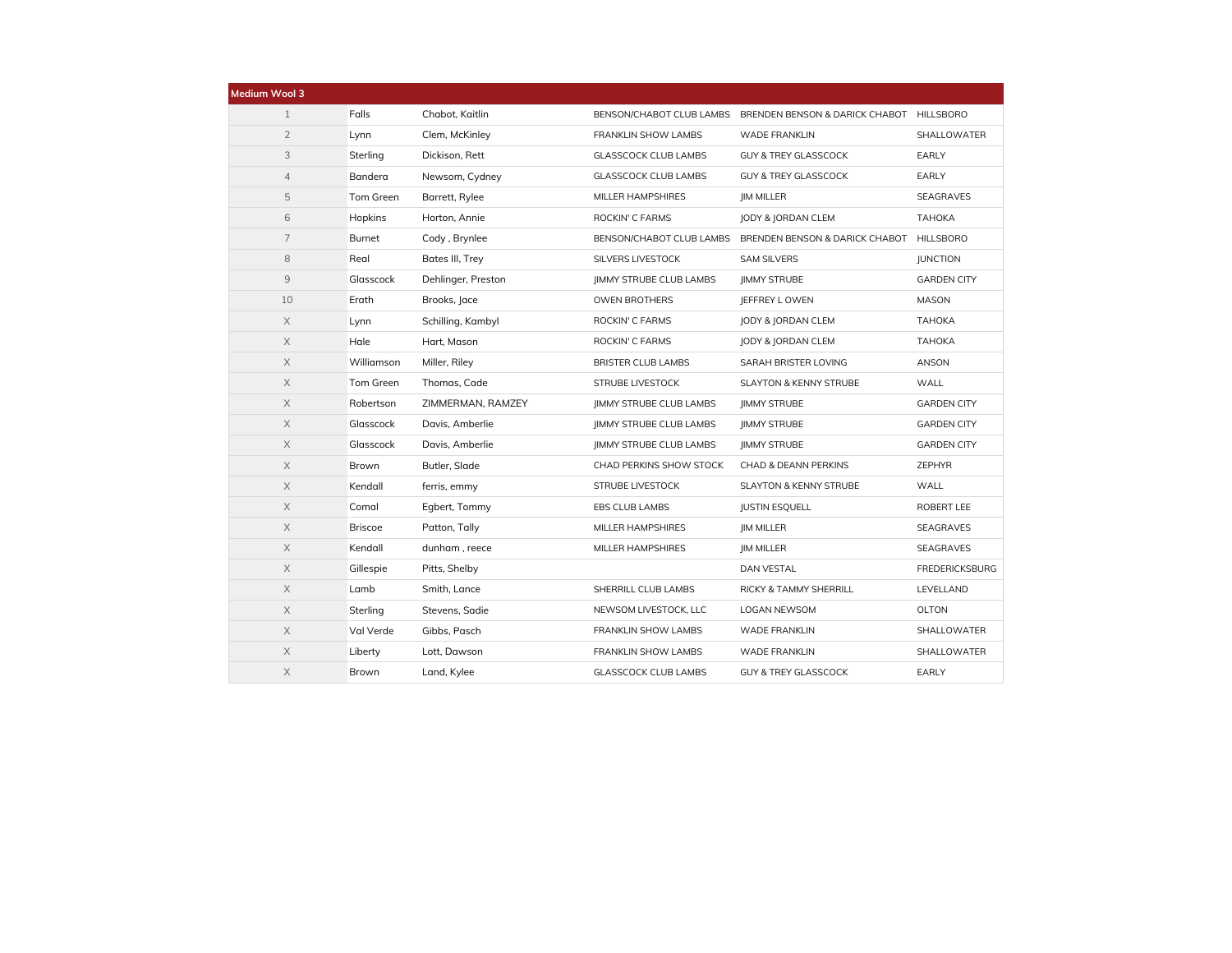| Medium Wool 4  |                |                   |                                         |                                   |                    |
|----------------|----------------|-------------------|-----------------------------------------|-----------------------------------|--------------------|
| $\mathbf{1}$   | Gaines         | Winfrey, Carlye   | FRANKLIN SHOW LAMBS                     | <b>WADE FRANKLIN</b>              | SHALLOWATER        |
| $\overline{2}$ | San Saba       | Edmondson, Bryli  | NICHOLS CEN-TEX CLUB LAMBS MIKE NICHOLS |                                   | ZEPHYR             |
| 3              | Howard         | Hamlin, Bryce     | VALENTINE CLUB LAMBS                    | MILLER VALENTINE                  | <b>FLUVANNA</b>    |
| $\overline{4}$ | Mason          | MARTIN, ASPEN     | NEFF LIVESTOCK                          | TODD & CHANCE NEFF                | <b>SAN ANGELO</b>  |
| 5              | Tom Green      | Prosise-Rea, Ella | <b>STRUBE LIVESTOCK</b>                 | <b>SLAYTON &amp; KENNY STRUBE</b> | WALL               |
| 6              | Lamb           | Edwards, Kyndal   | NEWSOM LIVESTOCK, LLC                   | LOGAN NEWSOM                      | OLTON              |
| $\overline{7}$ | Mason          | MARTIN, ASPEN     | <b>GLASSCOCK CLUB LAMBS</b>             | <b>GUY &amp; TREY GLASSCOCK</b>   | EARLY              |
| 8              | <b>Briscoe</b> | Patton, Tally     | MILLER HAMPSHIRES                       | <b>IM MILLER</b>                  | SEAGRAVES          |
| $\overline{9}$ | Lampasas       | Isom, Preston     | STRUBE LIVESTOCK                        | <b>SLAYTON &amp; KENNY STRUBE</b> | WALL               |
| 10             | Lampasas       | Isom, Cayhil      | <b>BRISTER CLUB LAMBS</b>               | SARAH BRISTER LOVING              | ANSON              |
| X              | Hopkins        | Ragan, Reese      | ROCKIN' C FARMS                         | <b>JODY &amp; JORDAN CLEM</b>     | ТАНОКА             |
| $\mathsf X$    | Gonzales       | KARDOSZ, ASHTYN   | ROCKIN' C FARMS                         | JODY & JORDAN CLEM                | <b>TAHOKA</b>      |
| $\mathsf X$    | Scurry         | Campbell, Tess    | <b>BRISTER CLUB LAMBS</b>               | SARAH BRISTER LOVING              | ANSON              |
| X              | Swisher        | Todd, Rance       | <b>GLASSCOCK CLUB LAMBS</b>             | <b>GUY &amp; TREY GLASSCOCK</b>   | EARLY              |
| X              | Glasscock      | Dehlinger, Bailey | <b>IIMMY STRUBE CLUB LAMBS</b>          | <b>IIMMY STRUBE</b>               | <b>GARDEN CITY</b> |
| X              | <b>Brazos</b>  | McElroy, Weston   | NICHOLS CEN-TEX CLUB LAMBS MIKE NICHOLS |                                   | ZEPHYR             |
| $\mathsf X$    | Scurry         | Cowan, Alyssa     | NICHOLS CEN-TEX CLUB LAMBS MIKE NICHOLS |                                   | ZEPHYR             |
| $\mathsf X$    | Erath          | Koho, Presley     | NICHOLS CEN-TEX CLUB LAMBS MIKE NICHOLS |                                   | ZEPHYR             |
| X              | Gaines         | Turner, Dallas    | HOLTMAN SHOW LAMBS                      | ETHAN HOLTMAN                     | ABERNATHY          |
| X              | Karnes         | Haws, Joely       | <b>HAWS CLUB LAMBS</b>                  | <b>HAWS CLUB LAMBS</b>            | <b>BEEVILLE</b>    |
| X              | Erath          | Wilson, Reese     | BEST FAMILY SHOW LAMBS                  | RYAN BEST                         | DE LEON            |
| $\mathsf X$    | Moore          | Fortson, Kylie    | SMITH SHOW STOCK                        | KENNY & RHONDA SMITH              | <b>DUMAS</b>       |
| X              | Kendall        | Phillips, Graci   | MILLER HAMPSHIRES                       | <b>JIM MILLER</b>                 | SEAGRAVES          |
| X              | Guadalupe      | Harder, Paige     | HILL COUNTRY SHOW LAMBS                 | RODNEY YATES                      | <b>BOERNE</b>      |
| X              | Wichita        | Dabovich, Dawson  | NEFF LIVESTOCK                          | TODD & CHANCE NEFF                | <b>SAN ANGELO</b>  |
| $\mathsf X$    | Wichita        | Fischer, Max      | NEFF LIVESTOCK                          | TODD & CHANCE NEFF                | <b>SAN ANGELO</b>  |
| $\mathsf X$    | Brown          | Wise, Madden      | NEFF LIVESTOCK                          | TODD & CHANCE NEFF                | <b>SAN ANGELO</b>  |
| X              | Hockley        | Neal, Calvin      | NEWSOM LIVESTOCK, LLC                   | LOGAN NEWSOM                      | OLTON              |
| X              | Hockley        | Brooks, Teghan    | DIAMOND C CLUB LAMBS                    | SKIPPER CARLISLE                  | <b>ROPESVILLE</b>  |
| X              | Bailey         | Hart, Payton      | MEIWES CLUB LAMBS                       | <b>CHRIS MEIWES</b>               | <b>DIMMIT</b>      |